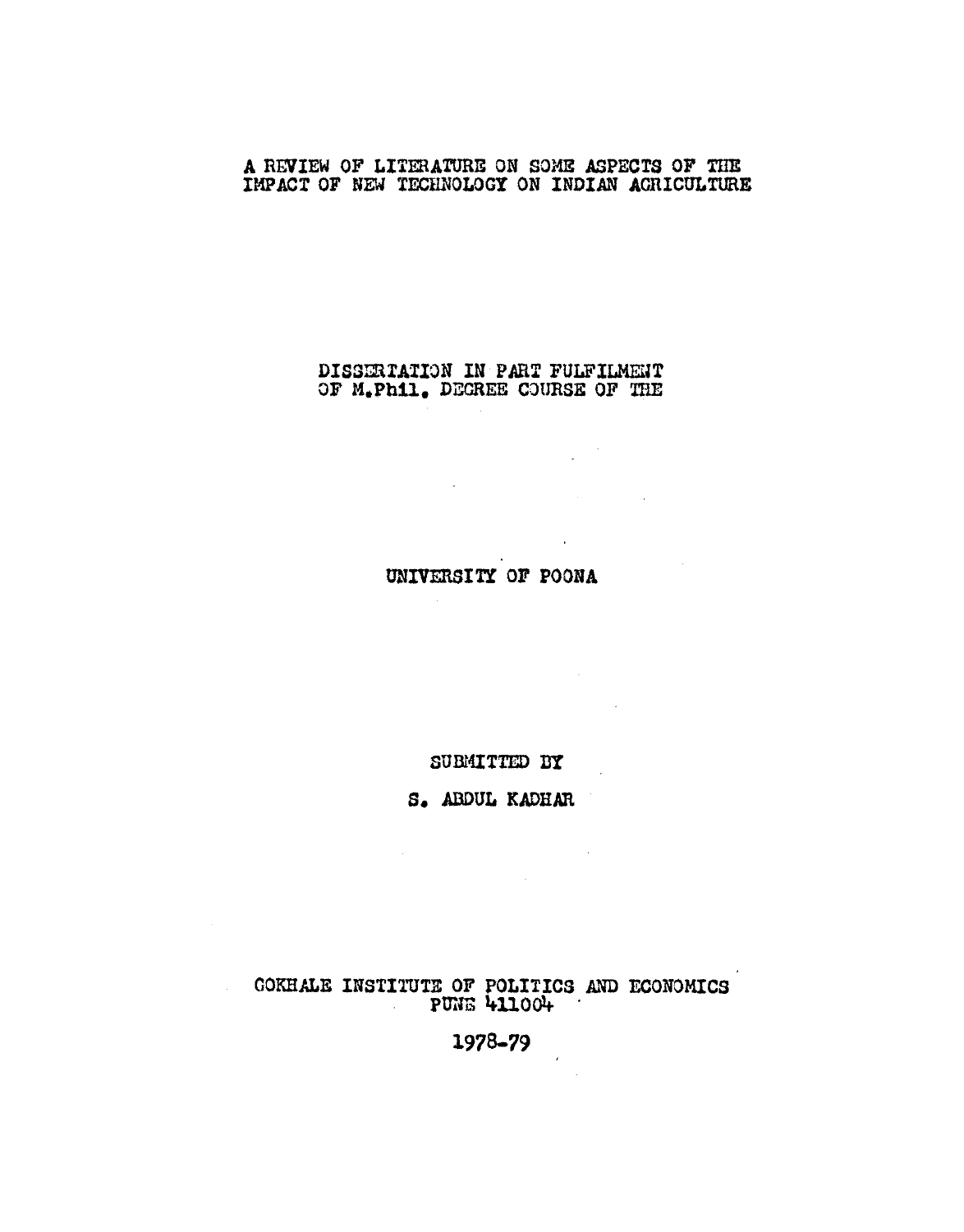#### **ACKNOWLEDGEMENTS**

The present study was undertaken under the supervision *ot* Dr. Ashok Ke Mitra. I am b1gbl7 grateful to him for his valuable suggestions, constant encouragement, keen interest and patience which enabled me to complete this study.

I thank Professor V.M.Dandekar, Director *ot* Gokhale Institute of Politics and Economics 1Pune tor having granted me one year teacher fellowship under UGC•s Teacher Fellowship Programme for college teachers (1978-79) which enabled me to carry out the present study.

I express m7 gratitude to Professor Nilakantha Rath for his thought-provoking lectures on some aspects *at* Indian agriculture which gave me further insight into the subject.

I thank Professor P.s.Panneerselvam tor his constant encouragement. I have bad the benefit *ot* valuable suggestions from the members of the staff of this Institute and my colleague Professor J.F.Pat11 and I acknowledge them with thanks.

My thanks are due to all the library staff or the Servants of India Society for their sincere help.

I am thankful to Shri S. K. Athale for timely and neat typing.

Ookhale Institute *ot*  Politics & Economics • Pune 411004

### s. Abdul Kedher

June 18. 1979

(i)